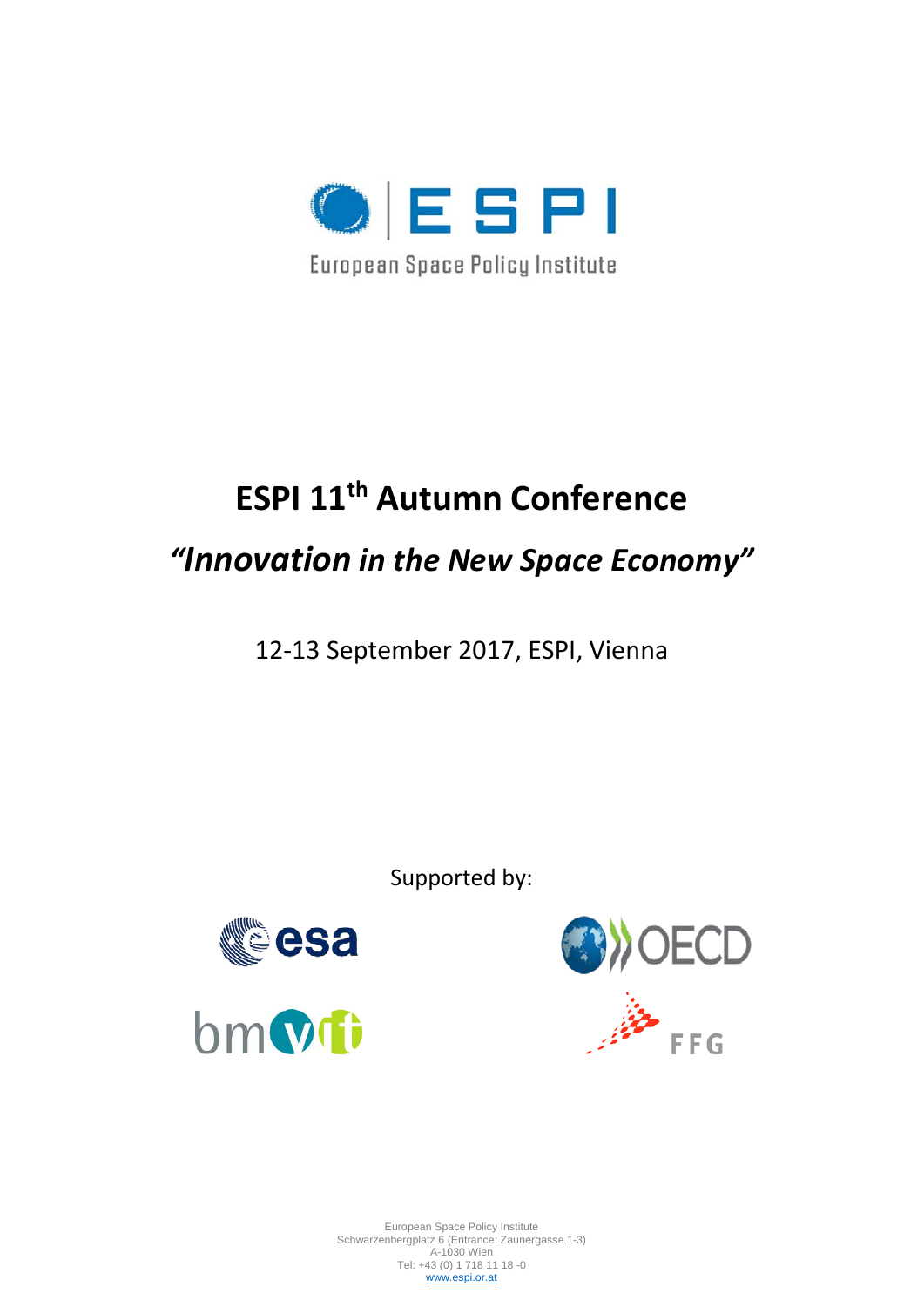## **Programme**

## **Day 1 (Afternoon): 12 September 2017, 14:00 – 17:30**

### **13:00 -14:00 Welcome Reception and Registration**

| Nr. | Agenda item    | <b>Speakers</b>                                                                                                  |
|-----|----------------|------------------------------------------------------------------------------------------------------------------|
|     | Welcome        | Jean-Jacques Tortora (Director - ESPI)                                                                           |
| 2.  | Opening speech | Pierre Delsaux (Deputy DG, DG GROW, European<br>Commission) (Confirmed)                                          |
| 3.  | Keynote speech | Luca del Monte (Space Economy Manager-ESA)<br>(Confirmed)<br>Claire Jolly (Head of Space Forum - OECD) (Invited) |

#### **Opening of the Conference**

### **Session 1: Challenges Ahead of the European Space Sector**

**Moderator: Klaus Pseiner, Managing Director – Austrian Research Promotion Agency (FFG) Rapporteur: Marco Aliberti, Resident Fellow – ESPI**

| Nr. | <b>Topic</b>                  | <b>Potential Speakers</b>                                                                                                  |
|-----|-------------------------------|----------------------------------------------------------------------------------------------------------------------------|
| 4.  | State of the Art              | Pierre Lionnet (Research Director- Eurospace)<br>$\bullet$<br>(Confirmed)                                                  |
| 5.  | Private Sector in the US      | Henry Hertzfeld (Research Professor - Space<br>$\bullet$<br>Policy Institute, George Washington University)<br>(Confirmed) |
| 6.  | The Rise of the Private Actor | Alessandra Vernile (Resident Fellow - ESPI)<br>$\bullet$<br>(Confirmed)                                                    |
| 7.  | Space 4.0                     | Isabelle Duvaux-Béchon (Head of Member<br>$\bullet$<br>States Relations and Partnerships Office)<br>(Confirmed)            |

**Private dinner with Speakers and members of the Advisory Council.**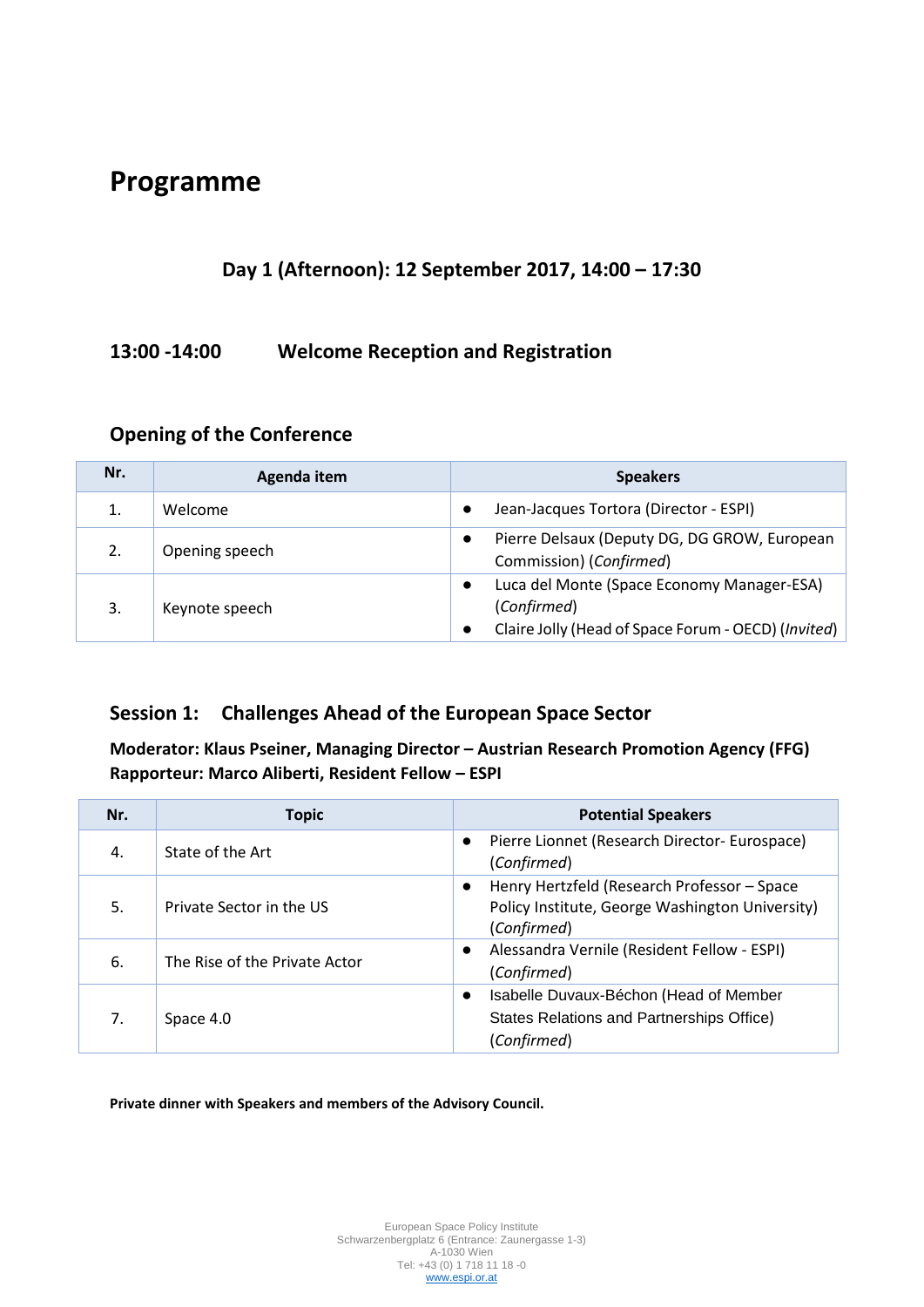## **Day 2 (Morning)**: **13 September 2017, 9:00 – 12:00**

### **08:30 - 09:00 Welcoming Coffee**

| Nr. | Topic          | <b>Speaker</b>                                             |
|-----|----------------|------------------------------------------------------------|
| -8. | Keynote Speech | Gerd Gruppe (Member of DLR Executive Board)<br>(Confirmed) |

#### **Session 2: Innovation in the Global Space Economy**

**Moderator: Geneviève Fioraso, Former French Minister for Higher Education, Research and Space, and Chairperson - ESPI Advisory Council**

**Rapporteur: Cenan Al-Ekabi, Resident Fellow – ESPI**

| Nr. | <b>Topic</b>                                                                                 | <b>Speakers</b>                                                                                                                                                                                   |
|-----|----------------------------------------------------------------------------------------------|---------------------------------------------------------------------------------------------------------------------------------------------------------------------------------------------------|
| 9.  | Space Innovation: New Trends and<br><b>Issues</b>                                            | Lionel Suchet (Director of Innovation,<br>$\bullet$<br>Applications and Science - CNES) (Confirmed)                                                                                               |
| 10. | New business models at the interface<br>of the space industry and digital<br>economy         | Rainer Horn (Managing Partner-Spacetec<br>$\bullet$<br>Partners) (Confirmed)                                                                                                                      |
| 11. | US as incubation model for the private<br>sector                                             | NASA Representative (Invited)<br>$\bullet$                                                                                                                                                        |
| 12. | ESA engagement with private actors<br>in telecom business                                    | Hermann Ludwig Moeller (Head of the<br>$\bullet$<br>Institutional and European Programmes Office<br>within the Directorate of Telecommunications<br>and Integrated Applications- ESA) (Confirmed) |
| 13. | ESA engagement with the PNT<br>sectors: the NAVISP programme a key<br>enabler for innovation | Pierluigi Mancini (Head of the GNSS<br>Demonstration Office-ESA) (Confirmed)                                                                                                                      |
| 14. | The European space innovation                                                                | Giovanni Pandolfi (CTO and Co-Founder,<br>$\bullet$<br>LeafSpace) (Confirmed)                                                                                                                     |
| 15. | New Worlds: Space Resources                                                                  | Rick Tumlinson (Founder, New Worlds Institute,<br>$\bullet$<br>Deep Space Industries, Space Frontier<br>Foundation) (Confirmed)                                                                   |

**12:00 -13:00 Buffet Lunch**